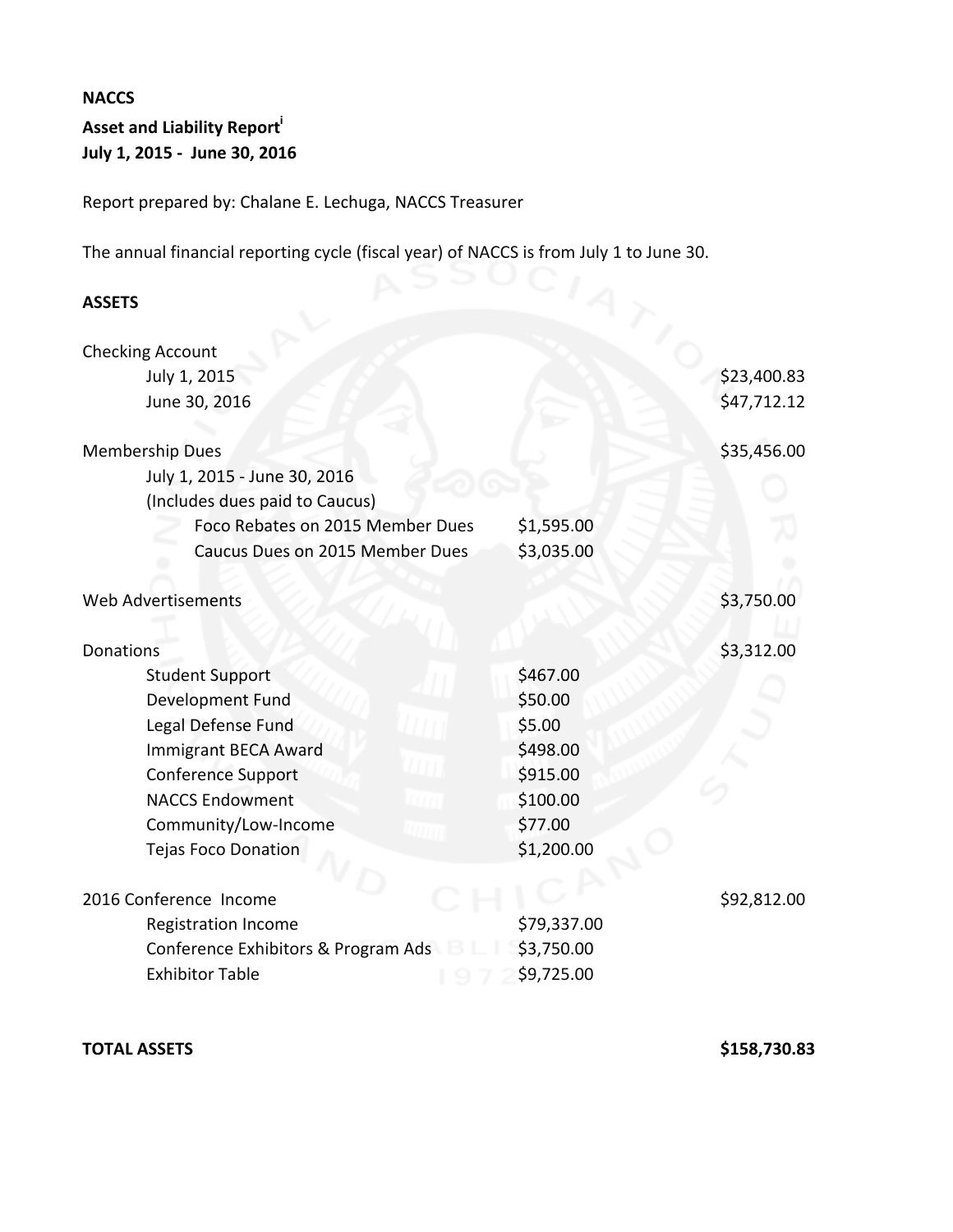# **LIABILITIES**

| <b>Operating Costs</b>                                                   |                        |            | \$38,051.46 |
|--------------------------------------------------------------------------|------------------------|------------|-------------|
| <b>Credit Card Fees</b>                                                  |                        | \$7,016.17 |             |
| <b>Refund to Members</b>                                                 |                        | \$140.00   |             |
| Paypal/Verisign                                                          |                        | \$719.40   |             |
| Post Office Box Rental                                                   |                        | \$90.00    |             |
| E-File of IRS Forms                                                      |                        | \$7.90     |             |
| <b>Security Certificates</b>                                             |                        | \$400.00   |             |
| Web Host                                                                 |                        | \$6,000.00 |             |
| Independent Contract Compensation: Web,<br>conference oversight, program |                        | \$5,000.00 |             |
| Independent Contract Compensation"                                       |                        | \$7,000.00 |             |
| Program Meeting-Chair Elect & Past Chair<br><b>Travel &amp; Lodging</b>  |                        | \$1,278.53 |             |
|                                                                          |                        |            |             |
| Midyear Meetings [iii]                                                   |                        | \$5,279.46 |             |
| <b>Travel-NACCS Board</b>                                                | \$2,230.09             |            |             |
| Lodging-NACCS Board<br>F&B                                               | \$2,859.64<br>\$189.73 |            |             |
| <b>Foco Payments</b>                                                     |                        | \$1,320.00 |             |
| <b>Rocky Mountain Foco</b>                                               | \$120.00               |            |             |
| Tejas Foco: Denise Chavez                                                | \$500.00               |            |             |
| <b>Tejas Foco</b>                                                        | \$700.00               |            |             |
|                                                                          |                        |            |             |
| <b>Caucus Payments</b>                                                   |                        | \$800.00   |             |
| Chicana Caucus                                                           | \$800.00               |            |             |
| Immigrant Beca Award                                                     |                        | \$3,000.00 |             |
|                                                                          |                        |            |             |